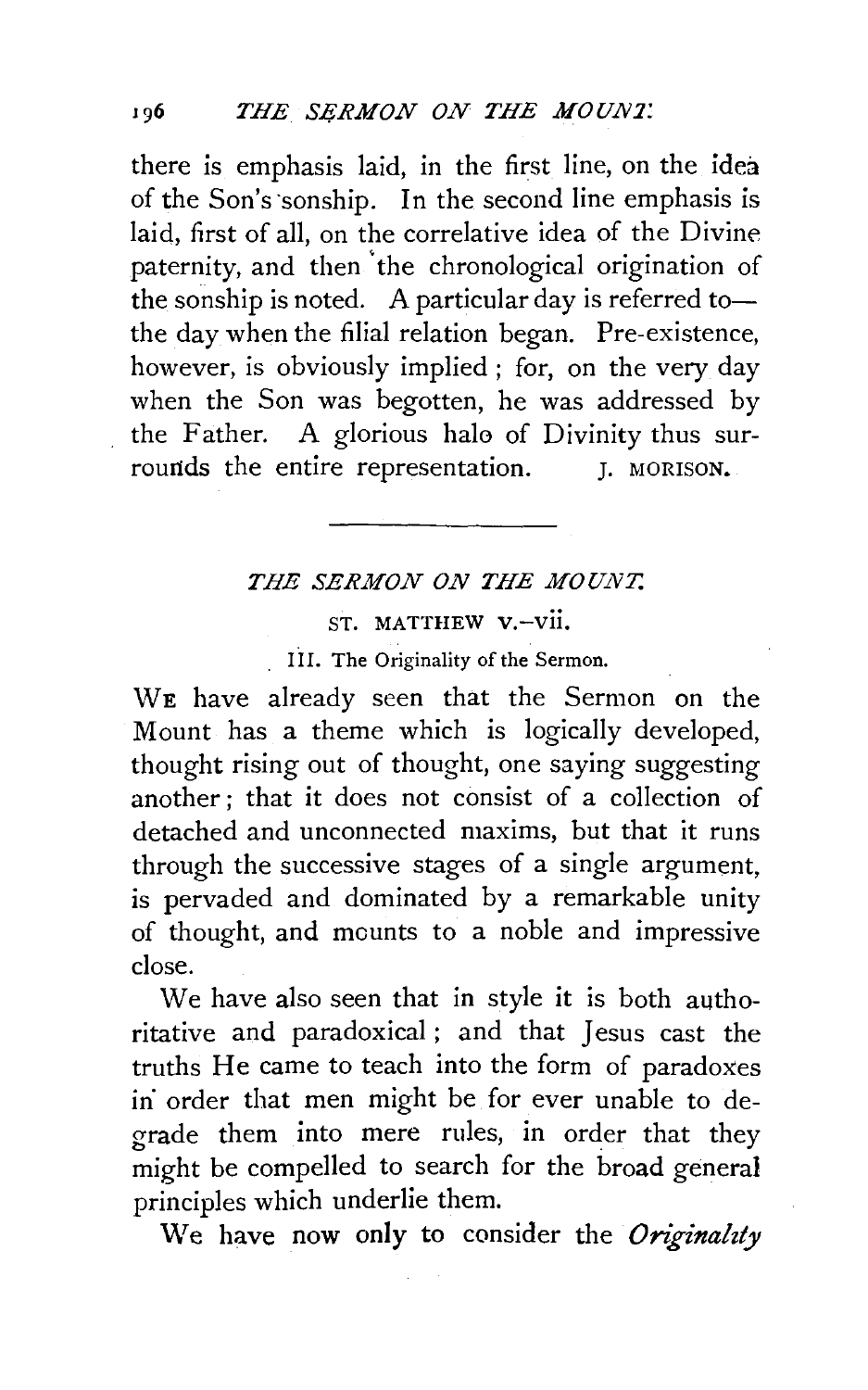of this Divine Discourse; and on this point, if we may for a moment adopt the paradoxical manner of the Sermon itself, our main endeavour will be to shew that it is at once original and not original. that it is all the more original because it makes no pretension to originality.

Two tendencies are observable in those who, having studied this Discourse, have laid the results of their studies before the world. On the one hand, there are those who have ransacked ancient literature in order to discover sayings which resemble those of our Lord, who have found, or fancy they have found, that He was anticipated even in his most characteristic utterances, and who take a keen delight in announcing their conviction that He said nothing new, nothing which had not been said, and said as well, before He opened his lips. And, on the other hand, there are those who think they honour Him by affirming his teaching to be absolutely new, with no roots in the past, unparalleled, unprecedented, unanticipated-not a development of ancient. wisdom, whether Heathen or Hebrew, but a wisdom which contradicted and reversed all that seers and sages had taught. We must be on our guard against both these tendencies, against both the conclusions in which they have landed men. To affirm that He was not in the world, nor in the thoughts of men, until He took flesh and dwelt among us, is no more to honour Him than it is to affirm that, when He came into the world, He shewed Himself to be no wiser than the men whose thoughts He had previously guided and inspired. It is not to. honour Christ to maintain that He was not that "Light" by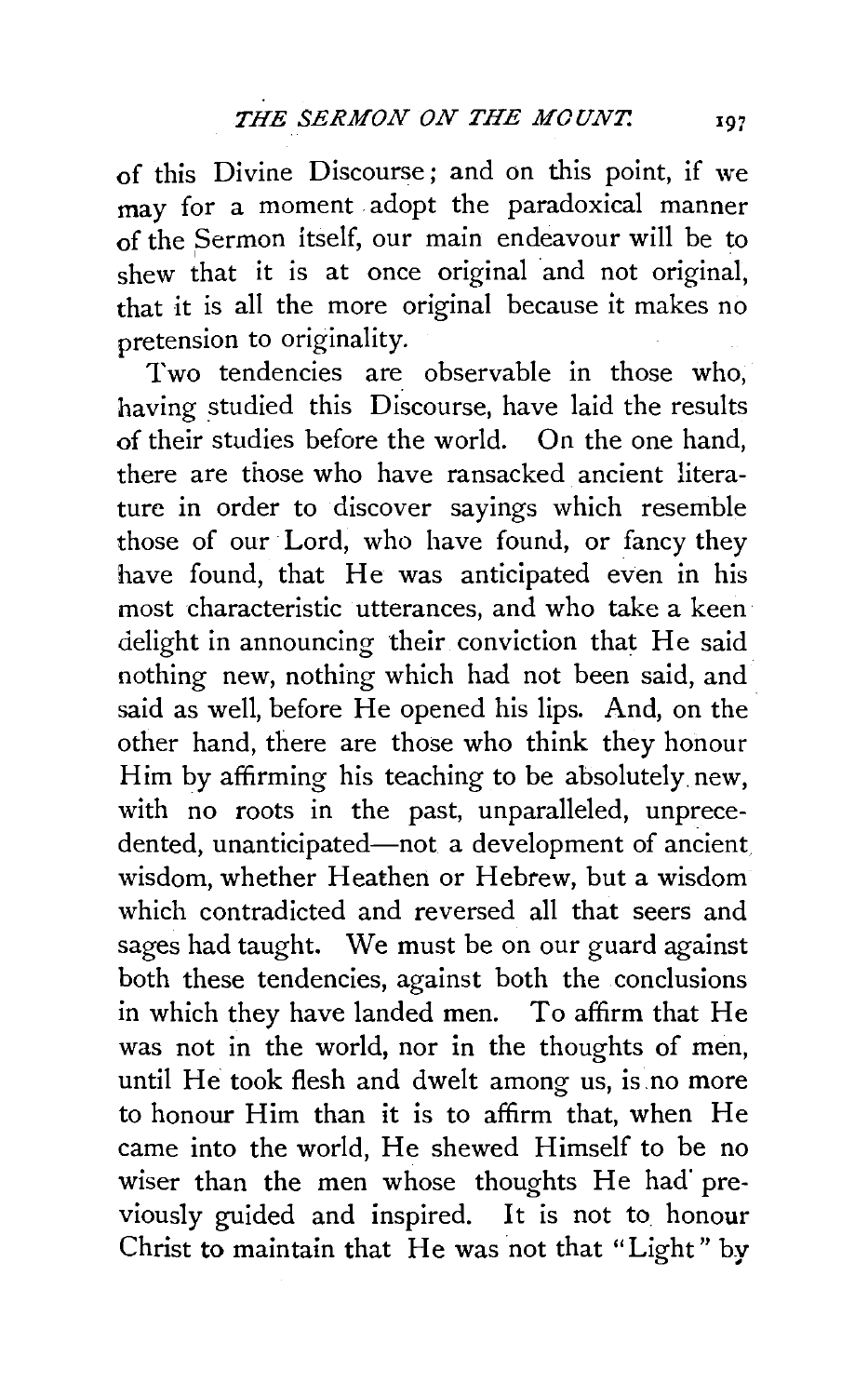which the heathen sages caught glimpses of the truth and Hebrew seers gazed on it more steadfastly and continuously;. nor is it to honour Him to maintain that "the Light of the world" was no brighter than his scattered and communicated beams. He *is* the Light of every man that cometh into the world,the light of all their seeing; but, if all their light is from Him, is not He more than they? All that they knew of truth they learned of Him ; but must not He, who is "the truth" itself, have more to teach us than they knew? His teaching we may be sure will not be new in the sense of having no connection with the truths He had already taught by them; but it will be new in this sense, that it will perfect that which in them was imperfect ; that it will gather up their scattered thoughts, free them from the errors with which they had blended them, and harmonize, develop, and complete them. That is to say, his teaching will be original, yet not original ; *original,*  in that it will be pure, authoritative, complete ; *not original,* in that it will simply claim and recover the lessons which He had aforetime moved men to utter, disentangle them from the intricate network of error which vitiated them, shake them loose from the dust that had gathered upon them, evolve their hidden stores of meaning and carry them to their proper perfection.

This indeed is precisely what He claims for Himself, and this is all that He claims. Nineteen centuries before. we had formulated that doctrine of evolution of which we are just now so proud, He announced that his teaching was to be an evolution, a development and a fulfilment of the Law. "Think not."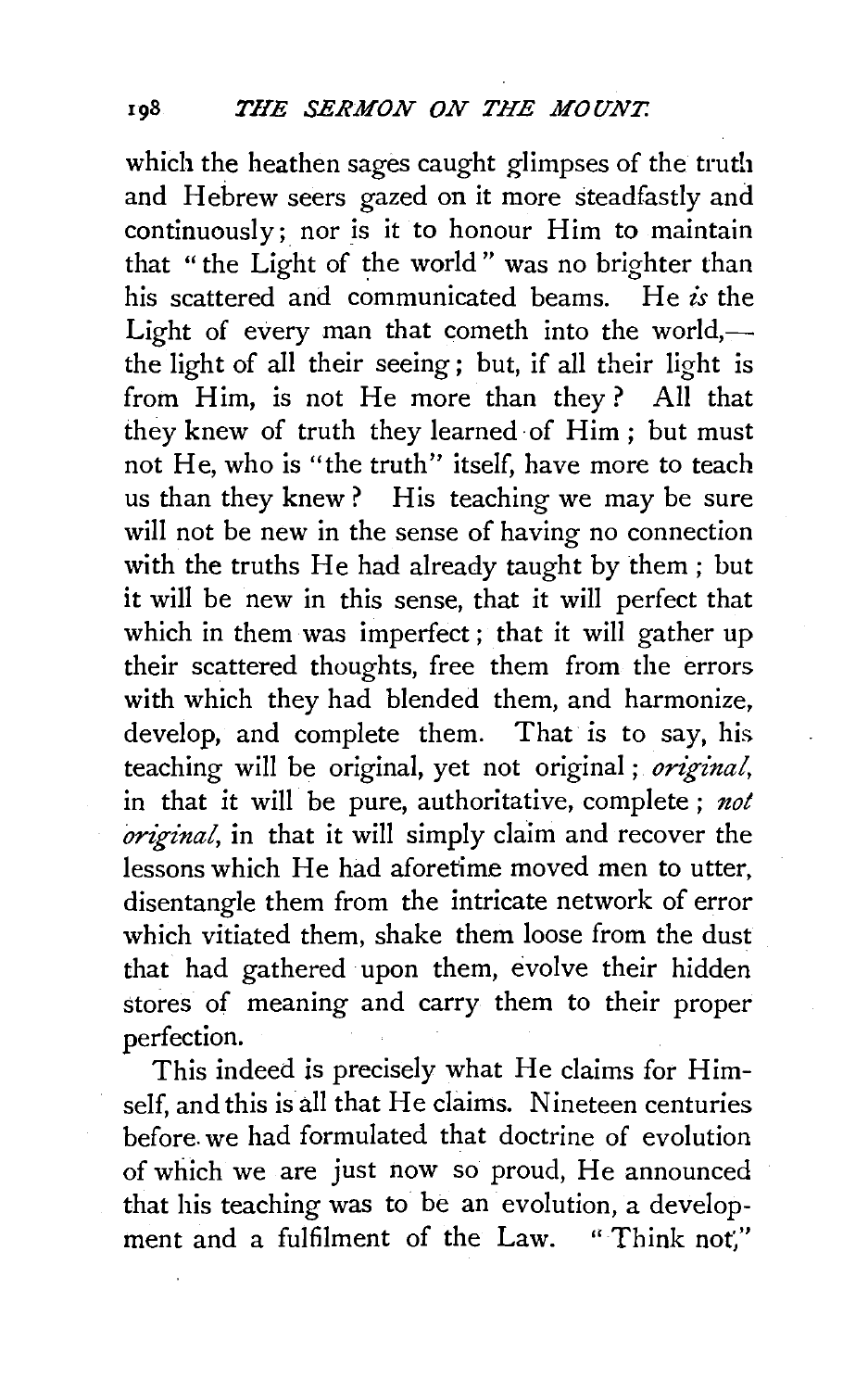He said, "that I have come to destroy the law : I have not come to destroy, but to fulfil." Only such a destruction as is necessarily involved in development was contemplated by Him. From the beginning God had made known his will to men; He had told them what they must be and do if they would rise to their true blessedness by becoming of one will with Him. In the earliest books of the Bible we find traces of a great primitive Tradition, known to Melchizedek as well as to Abraham, to Balaam as well as to Moses, to the Egyptians as well as to the Hebrews ; not confined to any one clan, but the common property of the human race. What Moses did was not to bring in a revelation wholly new, but to -trace out and define the application of that primitive Tradition to the wants and circumstances of the Hebrew nation. And, in like manner, what Christ did was not to bring in a revelation wholly new, distinct from and other than that formulated by Moses, but to trace out and define the application of the Law to the whole family of man. He resolved the Law, as ramified and applied by Moses, into its simplest and most spiritual elements, and then brought these simple spiritual elements to bear on the universal conscience, on all the varied aspects of human life and duty. When Moses took up the great primitive Tradition, which first conveyed the Will of God to man, he destroyed muchmany idolatrous conceptions and immoral customs which had been entangled with it; nevertheless, his mission was not to destroy, but to fulfil-to detach the original Revelation from the errors which encrusted it, to purify and to expand it. And, in like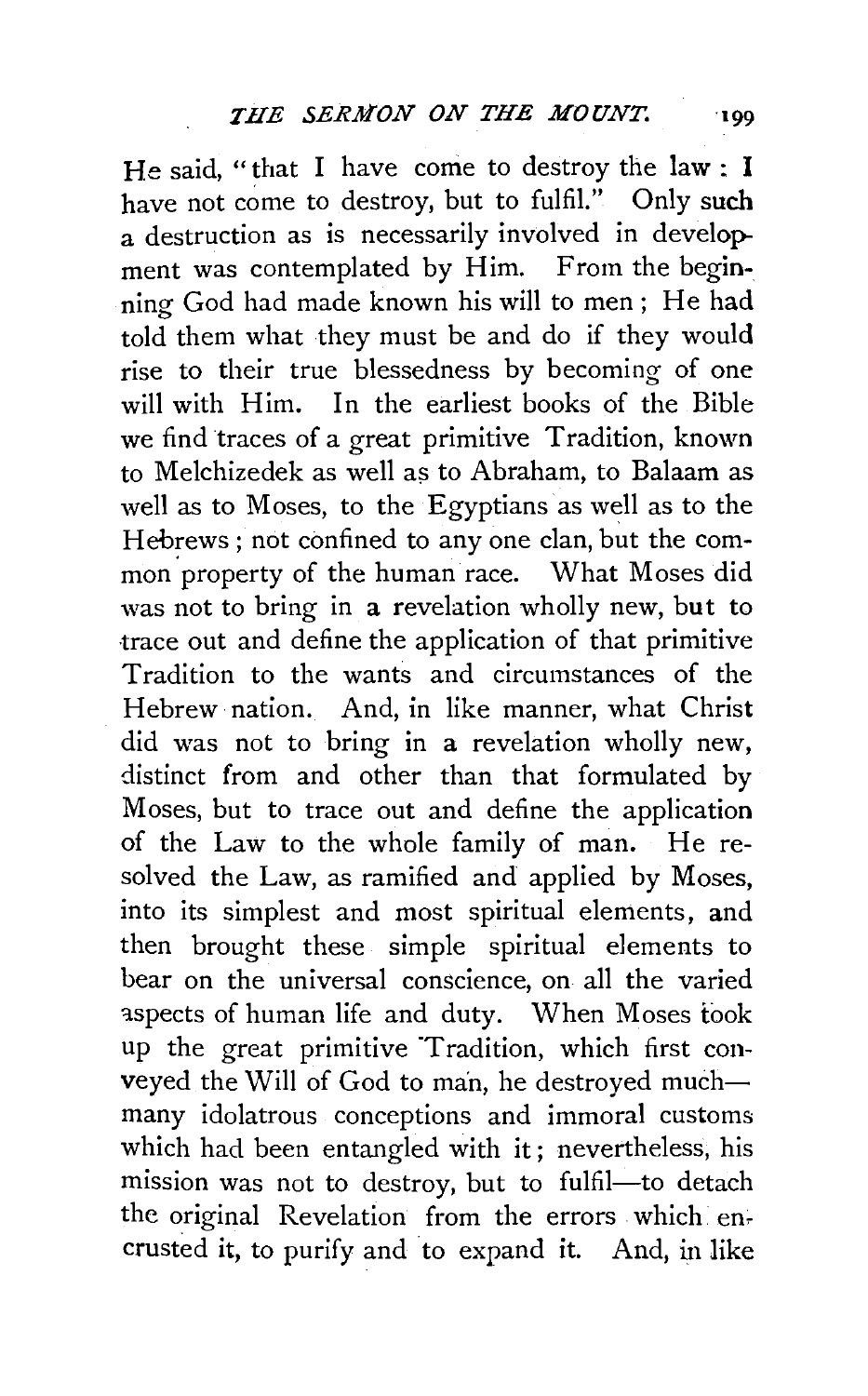manner, when Christ took up the Law which came by Moses. He destroyed much - much that was merely local and ceremonial and for a time; yet, none the less, his mission was not to destroy, but to fulfil-to carry out and complete the Revelation of the kind and holy will of God, to detach it from Hebrew as well as from Heathen incrustations, to set it free, to make it pure, luminous, influential, catholic. All development implies destruction of earlier and imperfect forms ; yet development is not destruction but fulfilment. The seed is not destroyed, on the contrary its function is discharged, when it springs up into a plant or tree : the bud is not destroyed, its mission is accomplished, when it bursts into a flower : nor is the flower destroyed, although we no longer see it as a flower, when it becomes a fruit ; rather, it has been developed into a higher form, its end has been attained. And even so the Lord Jesus did not destroy either the primitive religious Tradition some remnants of which still lingered in the heathen world, or the Mosaic Law which had been overrun and hidden beneath a rank growth of Rabbinical glosses and additions; on the contrary, He came "to carry them forward by growth to the higher forms and the better fruit that were contained within them," to fulfil the ideals which they concealed as well as contained.

Nothing therefore can be more foolish and vain than the endeavour to detract from the originality of Christ's teaching by citing sentences like his, whether from heathen literature or from the Hebrew Scriptures. In claiming the thoughts of the sages and prophets who were before Him, He simply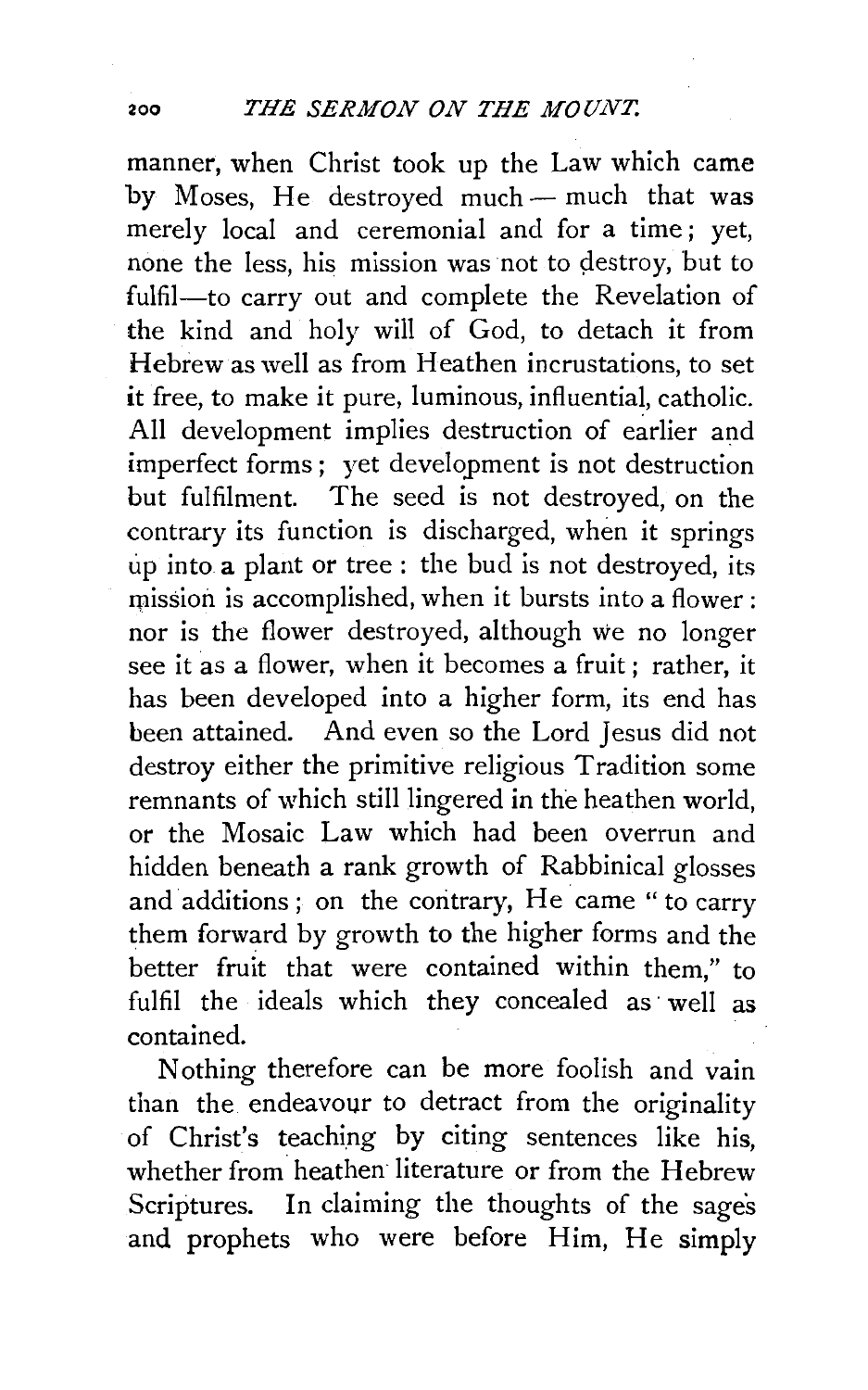claimed his own; for whence did they derive them if not from Him, the Light of every man and the Glory of Israel ? To reclaim these truths, to detach them from the connections which vitiated them, to carrythem to their perfection, and to weave them  $into a large and harmonious whole, was the work$ which, as a Teacher, He came to do. And, therefore, we· are not careful to deny, we are eager to admit, that· many even of the most admirable sayings in the  $\sim$ Sermon on the Mount had been anticipated by heathen moralists and poets. Con· fucius anticipated the Golden Rule when he summed up the whole duty of man in the single word, *"Reciprocity.".* Rabban Hillel anticipated it still more exactly; for while the Lord Jesus said, "All things whatsoever ye would that men should do to you, do ye even so to them ; for this is the law and the prophets;" Hillel said: *"Do not unto another what thou wouldest not have another do unto thee; this is the whole law, lhe rest is mere commen*tary." If Christ bade us love, not "our brethren" only, but all men, even "the evil and the unthankful," the Greek sage Menander said: " $I$  am a man, and therefore nothing human is alien to me;" Cicero, the Roman orator, said : *"Men. were bont. for men, that each should assist the rest;*" and, again. " Nature ordains that a man should wish the good *of every man, whoever he may be, for the simple reason that he is a man;"* and Seneca both bade us. " *confer benefits even on the unthankful*," and " give *aid evm to our enemies,"* and laid down the rule·: " *Let us give as we would wish to receive."* If Christ bids us "Do the will of our Father who vol.  $\mathbf{I}$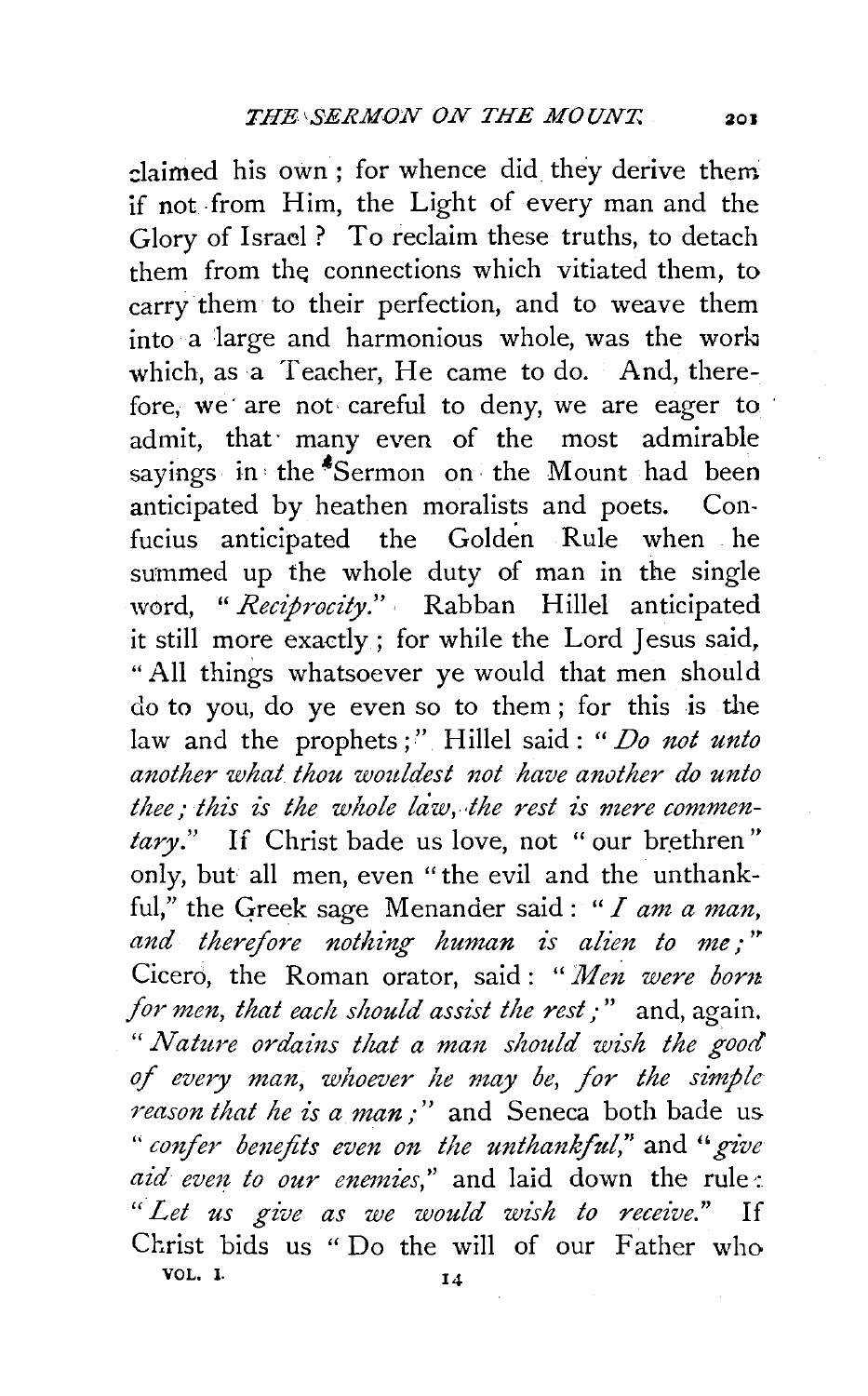is in heaven," Epictetus affirms that then only is man truly good and free "when whatever is the will of God is his will too, and whatever is not *God's will, is not his will."* 

It would be easy to multiply similar quotations. It would not be impossible, perhaps, to find some parallel in the ancient heathen philosophers and poets for every leading thought in the Sermon on the Mount; more than a dozen such parallels have been cited by Canon Lightfoot<sup>1</sup> from the writings of Seneca alone. And, therefore, we should only betray a pitiful lack of culture, or an impudent disregard of facts, were we to claim originality for this Discourse in any sense which would imply that its noble and characteristic sayings had never been uttered till Christ opened his mouth. What we do :Claim for Him, what we can honestly claim for Him, is that He has never left Himself without witness .among men ; that it was He who, by his Spirit, gave these wise and true thoughts to the men who were before Him. And what we still further claim for Him is that, while in the Confucian Analects, in the Talmud, and in the works of the great writers .and orators of Greece and Rome, these noble anti- .cipations of his words are blended with much that is erroneous in thought and vicious in morality, and while, moreover, they received but a poor and halting .:ommentary from the lives of those who. uttered .:hem, from· the lips of Christ they come unmixed with any taint of vice or error; that He first made them ruling principles in the hearts and lives of

<sup>1</sup>In his invaluable essay on *"St. Paul and Seneca,"* appended to his Commentary on " The Epistle to the Philippians."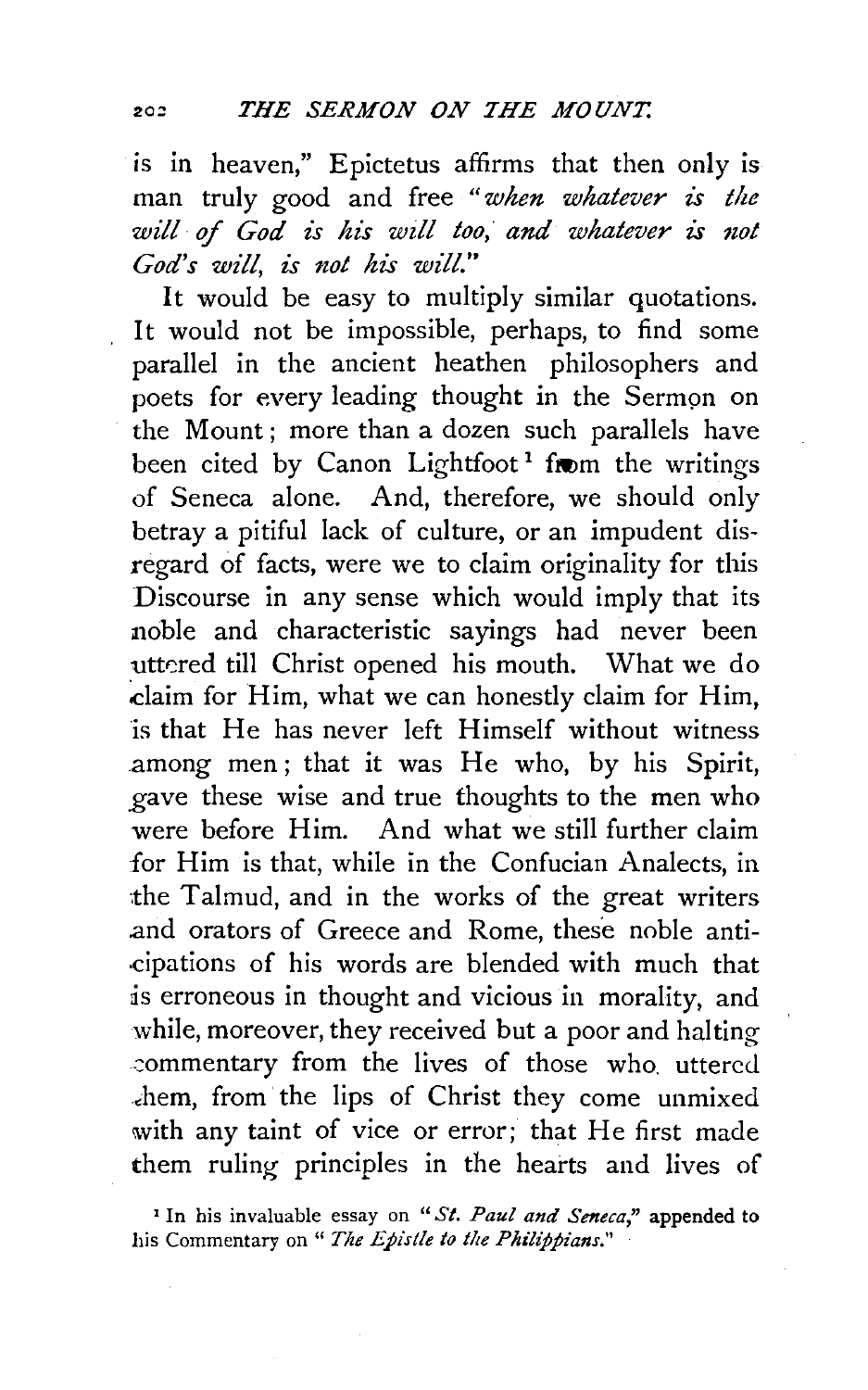men by supplying them with motives of an adequate force ; and that He incarnated them " in the loveliness of perfect deeds," in the chaste and winning beauty of a blameless life. Compared with these large claims, it is but a small thing that we should assert the literary originality of Christ. Yet even this claim might be vindicated were it worth the while. Shakespeare borrowed much,—the plots of his dramas sometimes, and sometimes both the very characters which move through them and the *very*  words they utter ; and it can hardly be pretended that *he* inspired the chroniclers and poets who came before him. But does any sane man call Shakespeare's originality in question ? If he had made the whole antecedent world of literature pay tribute to him, would he have gone beyond his clear right ? Did he not pay back every loan with usury, and with an usury so enormous as to add almost infinitely to the value of that which he condescended to take ? But for the teaching of Christ we may claim far more than this. We may claim that He added quite infinitely to the worth of the sayings He borrowed from the lips of men ; and that He only borrowed of them that which He Himself had first given them.

The Sermon on the Mount is original, then, and it is not original ; it is all the more original because it makes no pretension to originality.

But if in this Discourse we find many sayings which had been anticipated, or partly and imperfectly anticipated, by the Heathen poets and sages, we also find that the Divine Preacher took much more from the Hebrew Prophets and Psalmists, and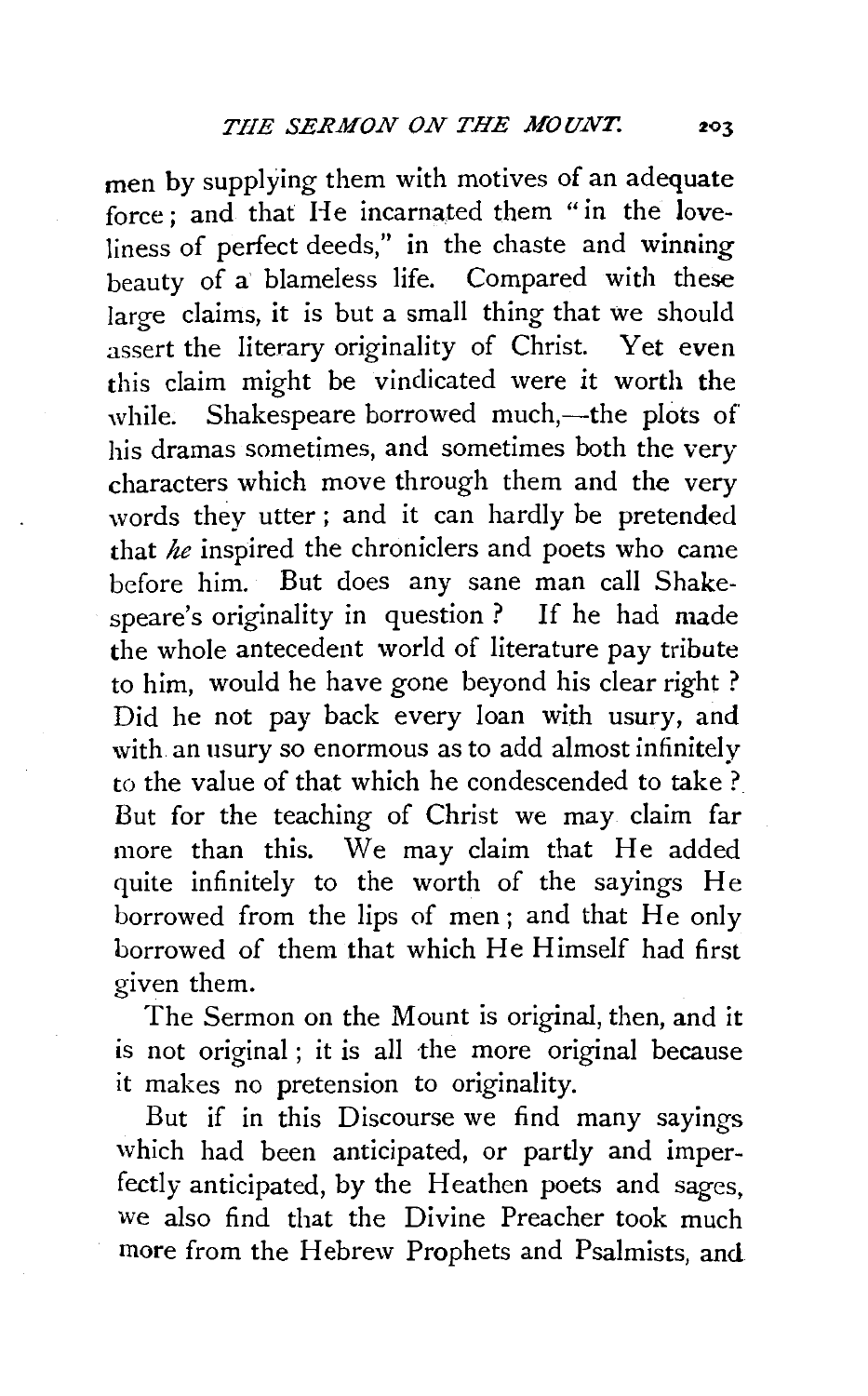that; because He had given them more. They were *inspired* by Him, inspired to give a law which contained the statutes of life and a promise of the advent of One in whom those statutes should receive a full obedience, his. obedience giving the hope and assurance of obedience to mankind. And now that He had come to obey the law and to fulfil the promise, it was but natural that He should repeat and.recast many:of the words. He had moved theni to speak. Accordingly, throughout the Sermon we can see that "the law and the prophets" were in his mind, giving shape to his thoughts and words. even when He does not openly cite them 'or refer to them. Any good reference Bible marks hundreds. of pgssages in the Old Testament, the influence of which is felt in the successive sentences of this. Discourse: Considerations of time and space forbid us to go through the whole series ; and it will suffice for the purpose of our argument if we note only the Old Testament parallels to the opening sentences of the Sermon, the octave of Beatitudes.

" Blessed are the poor in spirit," said Christ ; "for theirs is the kingdom of heaven." But David had said, " A broken and a contrite heart, O God, thou wilt not despise;" and Isaiah had portrayed Jehovah as making and inhabiting two heavensone, " the high and holy place,'' and the other, " the poor and contrite spirit." "Blessed are they that mourn," said Christ; "for they shall be comforted." But Isaiah had long since promised to those who mourned in Zion, "beauty for ashes, the oil of joy for mourning, and the garment of praise for the spirit of heaviness." " Blessed are the meek," said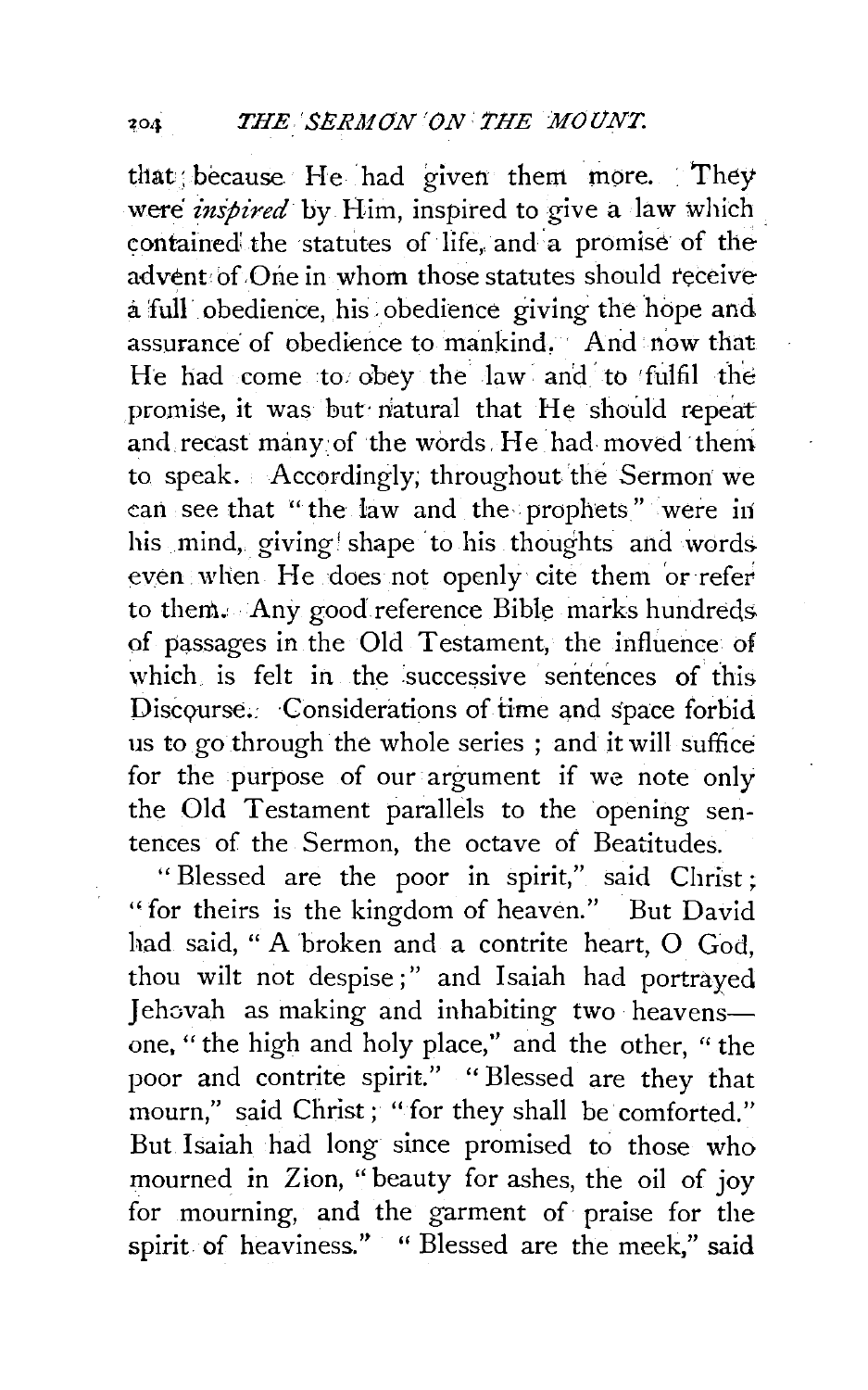Christ ; " for they shall inherit the earth." But David had used the very same words before Him: " The meek shall inherit the earth, and shall delight themselves in the abundance of peace." ''Blessed are they that do hunger and thirst after righteousness," said Christ; "for they shall be filled." But Isaiah had invited as many as thirsted to come to the waters, even though they had no money, and .as many as hungered to come and eat that which was good, instead of spending their money on. that which was not bread. " Blessed are the merciful." said Christ; "for they shall obtain mercy." But the Psalmist had said, " Blessed is he that sheweth mercy to the miserable ; the Lord will deliver him in the day of his misery." "Blessed are the pure in heart," said Christ; "for they shall see God." But David had warned the Congregation of Israel that only he who had " a pure heart" and clean hands, could .ascend the true hill of the Lord and abide his .holy presence. " Blessed are the peacemakers," said Christ; "for they shall be called the children -of God." But even in the old warlike times of Israel the children of God were exhorted to "seek peace and pursue it;" they were taught that "the work of righteousness is peace ; " they had no higher promise than "an abundance of peace." " Blessed," said Christ, " are they that are persecuted for righteousness' sake;" and what was the whole story of the Jewish heroes and prophets but a commentary on the blessedness of those who loved righteousness well enough to suffer for it ?

In the Beatitudes, then, as in the whole Sermon, we find no truths absolutely. new ; the truths taught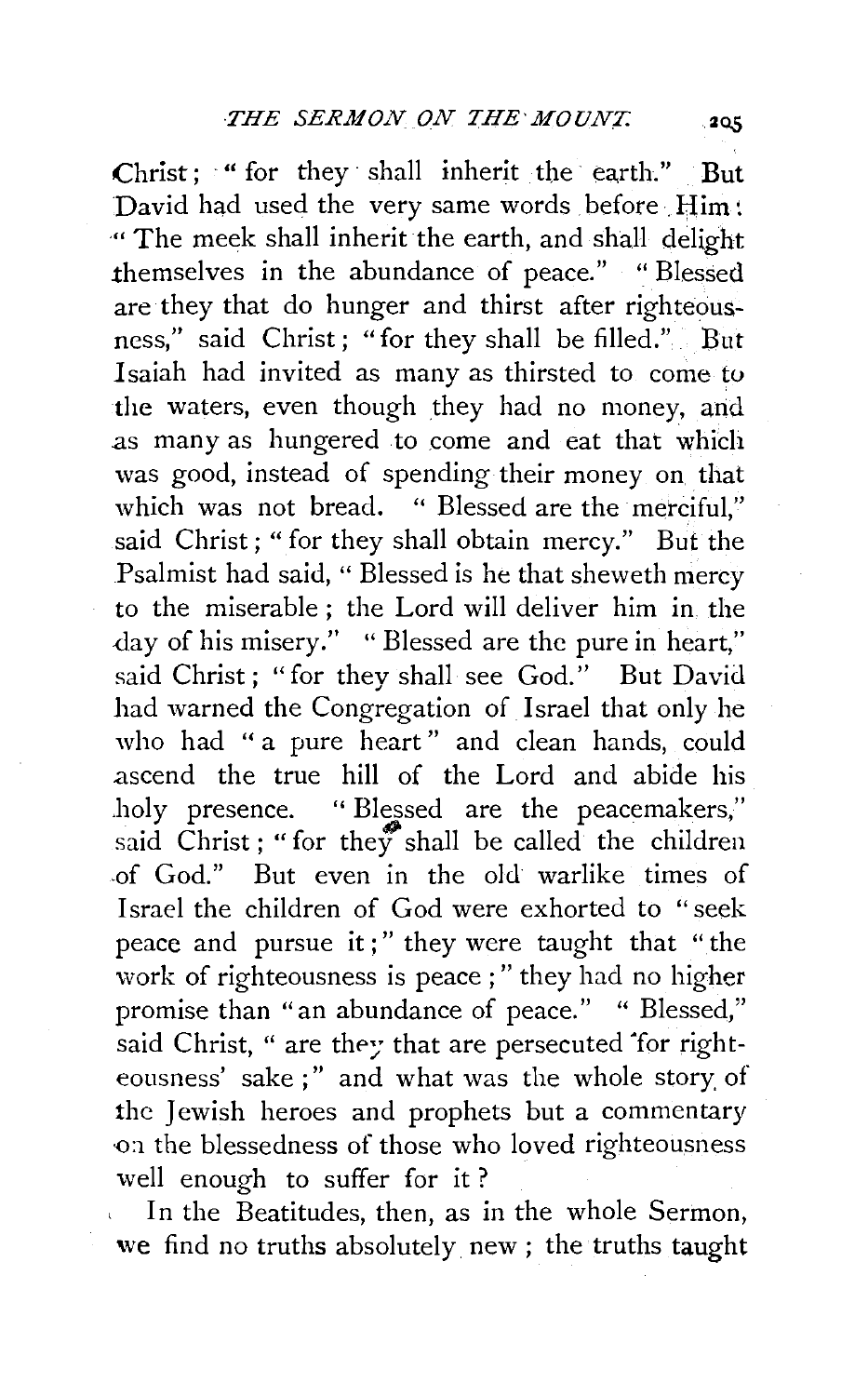in them had been taught aforetime by the holy men of the Hebrew race. And yet, after all, was there not "a noble strangeness" in them, and even a striking originality ? That they simply enunciate the choicest truths of " the law and the prophets" we frankly admit ; but with the admission we couple the question, *Who,* till Christ spake, had discovered that *these* were the choice, the sovereign, and ruling truths ? They were hidden away amid a mass of laws, maxims, ceremonial prescriptions. When He drew them forth from their obscurity, they were as fresh and strange to the Jews as they would have been to the very heathen. No man, Heathen or Hebrew, so much as dreamed of acting on them; their lives were moulded on principles the very contrary to those which Christ pronounced to be the secrets of a blessed life. In uttering these Beati· tudes, He may have been "sounding old bells," but He made the old bells ring a new tune, and ring in a new time. Sounded by  $_{4}$ Him, their tones fell clear and spirit-like, as from an upper purer world,. on the proud and heated hearts of the blind followers of blind rabbinical guides.

Original ! No, the Beatitudes are not original in the sense that nothing like them had ever been heard before: every one of them has its parallels in the scriptures of the Old Testament. Yet who but Christ would have been original enough to select *these* words out of the vast bewildering maze of Old Testament sayings? Who but He would have passed by all that men then most honoured and admired-wealth, pedigree, courage, power-to pronounce a blessing on the very qualities they most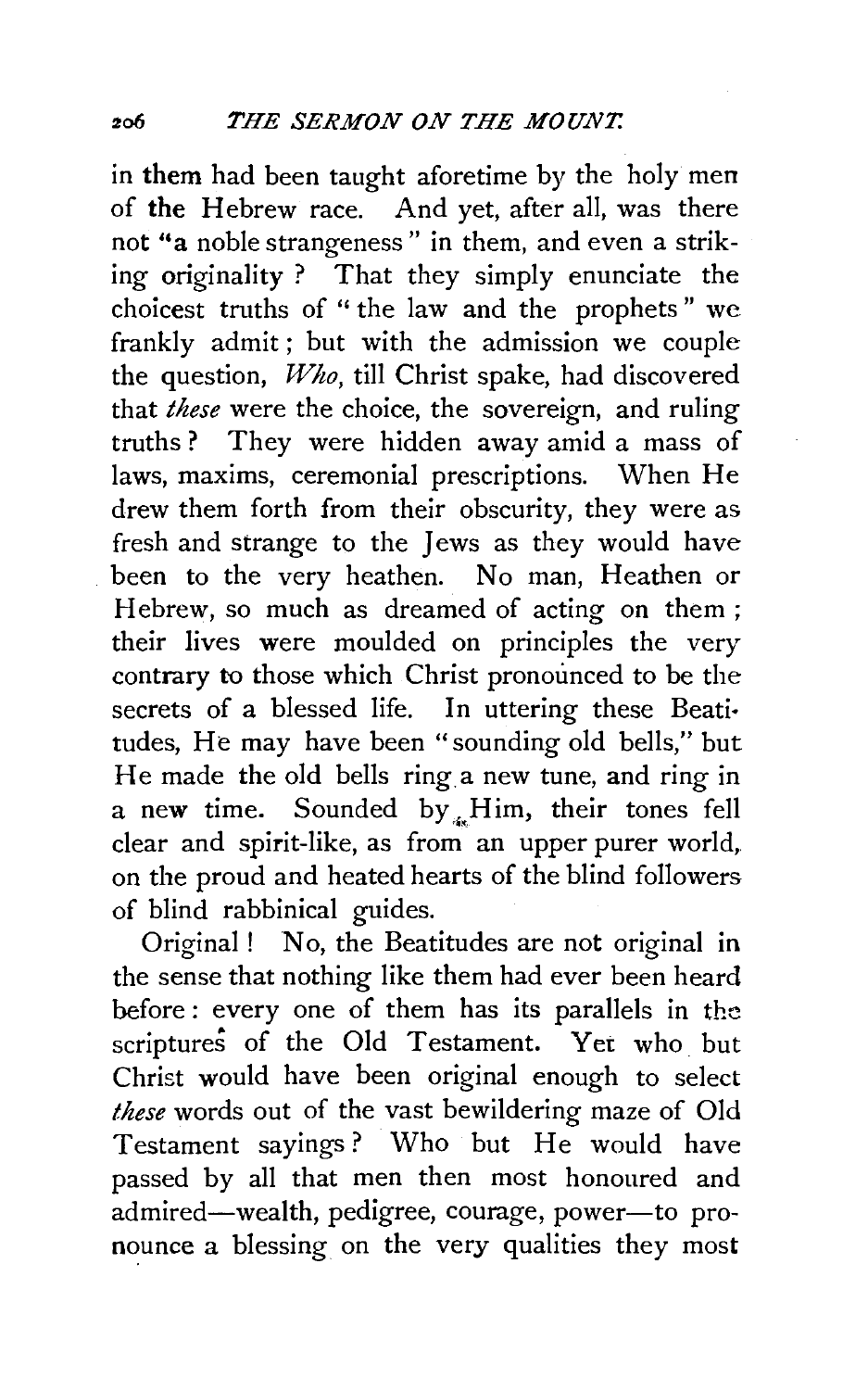despised-on poverty, sorrow, meekness, aspiration. mercy, purity, peace, persecution, and the hatred of men ? When before did such a ragged crew of calamities and misfortunes find themselves mustered and renamed, set in the face of the sun, and compassed about with the Divine favour? If it be original in a moral teacher to ignore the qualities and aims which men admire and most eagerly pursue, and to lift to the very pinnacle of honour the aims and qualities which they most despise and dread, then we may fearlessly claim originality for Christ, though we admit that his Beatitudes were shaped by the influence of words which He had inspired the seers and poets of Israel to utter.

Nor is it difficult to see *why* the teaching of Christ is not original in the other sense, why it is not wholly new in conception and language. For, as one of the ablest of modern preachers has pointed out,<sup>1</sup> "all growth must spring from roots pre-existing in the soil. There can be no *new,* except by the help of some *old."* If the Lord Jesus had "spread out a novel field of unfamiliar truths" before the Jews, He might have led them to speculate and argue, but He could not have aroused their consciences by convicting them of sinning against the truth they already knew; He could not have made them ashamed of the narrowness of their thoughts and the sordidness of their lives, by applying to them a standard 'of thought and conduct which they admitted *to* be Divine. And, therefore, as it was his aim to arouse their consciences and amend their life, He sought to

<sup>· &#</sup>x27; <sup>1</sup>*Beecher,* in his "Life of Jesus the Christ," vol. i. chap. 14- This and the two following paragraphs are simply a paraphrase or a citation from this fine work.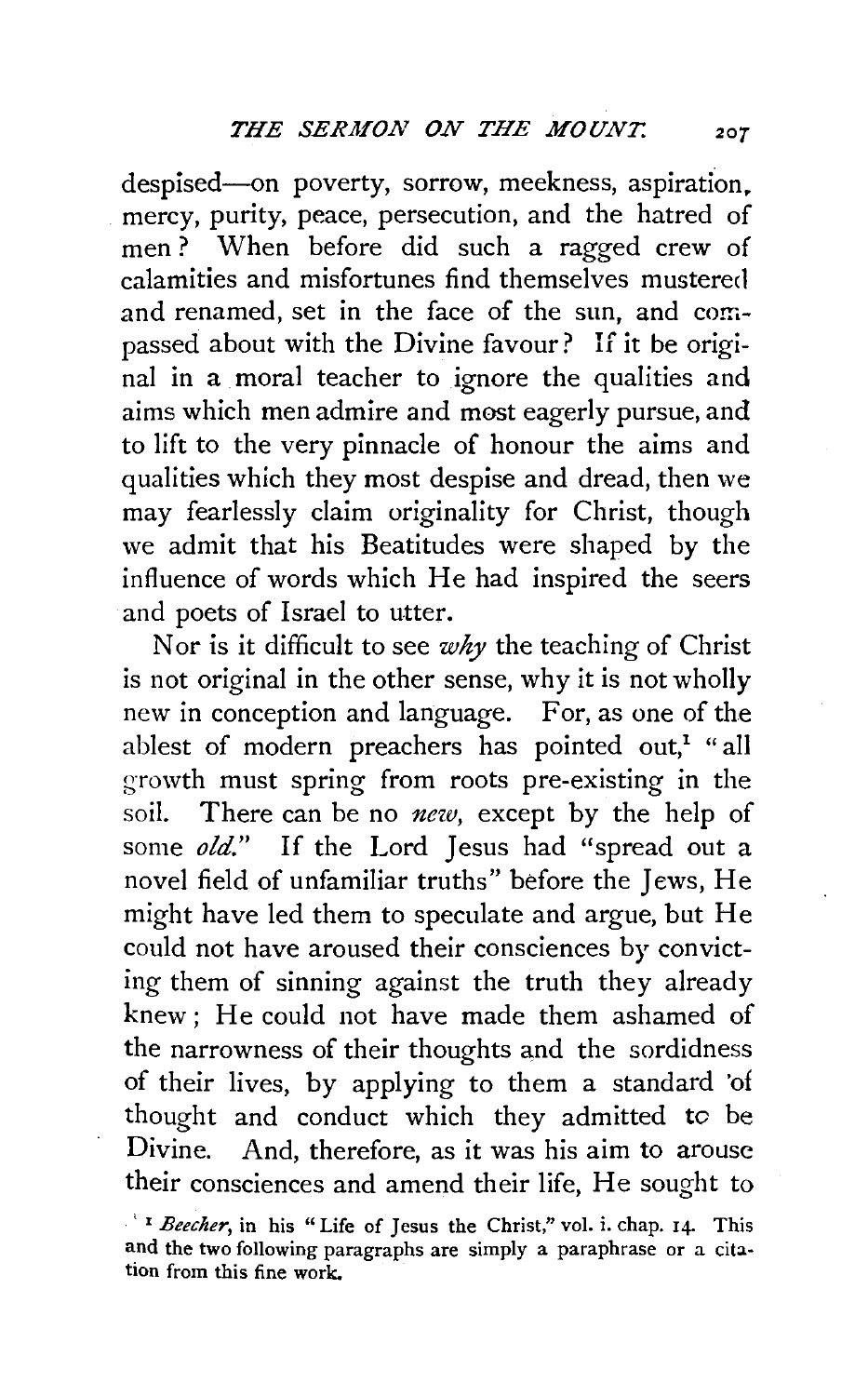bring out the great spiritual truths contained in "the law and the prophets," to place them in the clearest light, and so to prepare the way for the still higher truths which as yet they were not able to receive.

By taking this course He gained a great and obvious advantage. "He put himself in the confidence of his own people." They saw that He did not ask them to break with the past. They felt that He was a genuine Hebrew prophet, standing on the very ground which their 'fathers had occupied, and uttering truths with which they were familiar, while yet He gave them a scope, a force, and a spiritual elevation altogether new.

By taking this course He also avoided a great and obvious danger-that of plunging those who listened to Him 5nto the depths of scepticism and moral indifference. "If men's moral beliefs were the result of a purely logical process, they might be changed upon mere argument, and with as little detriment to the moral nature as an astronomer experiences when, having recalculated a problem, he corrects an error." But men's beliefs spring from the 'heart as well as from the brain, and are often strangely' independent of logic. Even if they have been argued into a certain creed and its corresponding form of worship, their creed and worship are soon covered all over with the associations of the household, with the fancies of childhood, the hopes and fears of manhood, the charities of domestic love. When this natural process has taken place, when a man's religion is blended with all that makes life fair and sacred to him, to change his religion is to reconstruct the man himself. Such a change is full of peril. "Only the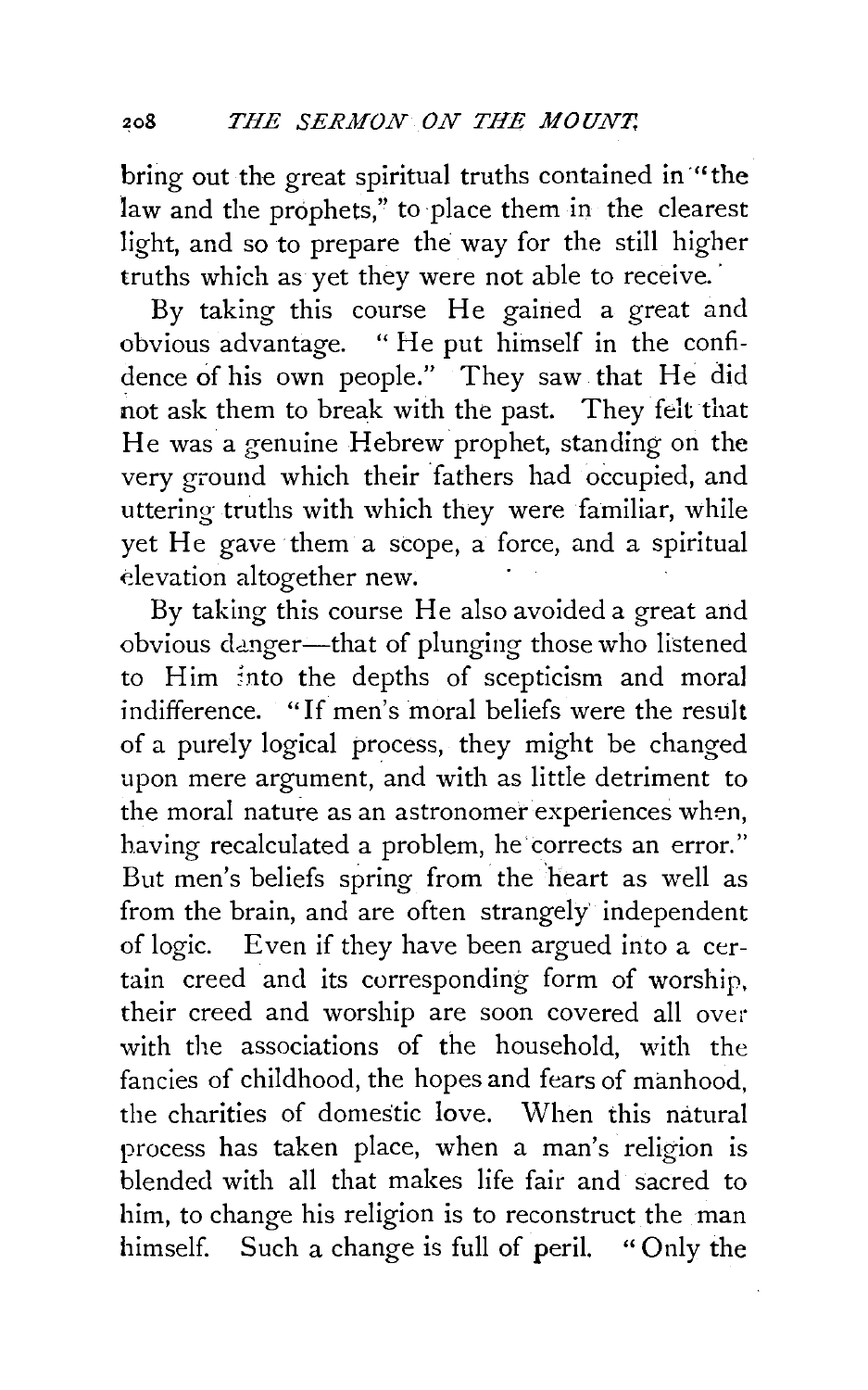strongest moral natures survive the shock of doubt which dispossesses them of all that they have trusted from childhood. Most men, when once they are cut loose from what they have always deemed sacred, find it impossible to transfer their reverence to new objects, and sink either into indifference or doubt. Nothing new can be safely given to men unless it preserves all that was valuable in the faith or the institution it supersedes. It is *the old in the new* which saves it from doing more harm than good."

So that if any ask why the Lord Jesus came not to destroy but to fulfil, why He affirmed that no jot or tittle of the law could ever pass away, why He warned us that, should we teach men to break even one, and that the least, of the old commandments, we should thereby condemn ourselves to the lowest place in his kingdom,—we reply, It was because He would not unsettle the minds of his hearers that He made no abrupt transition from Law to Gospel, that He shewed an invariable respect for the ancestral faith of those to whom He spake, that He handled their very prejudices with gentleness, insomuch that they felt his very rebukes of the Pharisaic glosses and traditions to be inspired by his love for the Law which was being corrupted and made void.

And in this, as in all else, we shall do well to follow Him,--to aim, as He aimed, at fulfilling rather than destroying. He came to reveal truth rather than to assail error, to win men to righteousness rather than to denounce their sins. Even in the worst, even in the outcast publican and the lawless harlot, He found a little goodness, and made it more by his recognition and approval of it. Men are not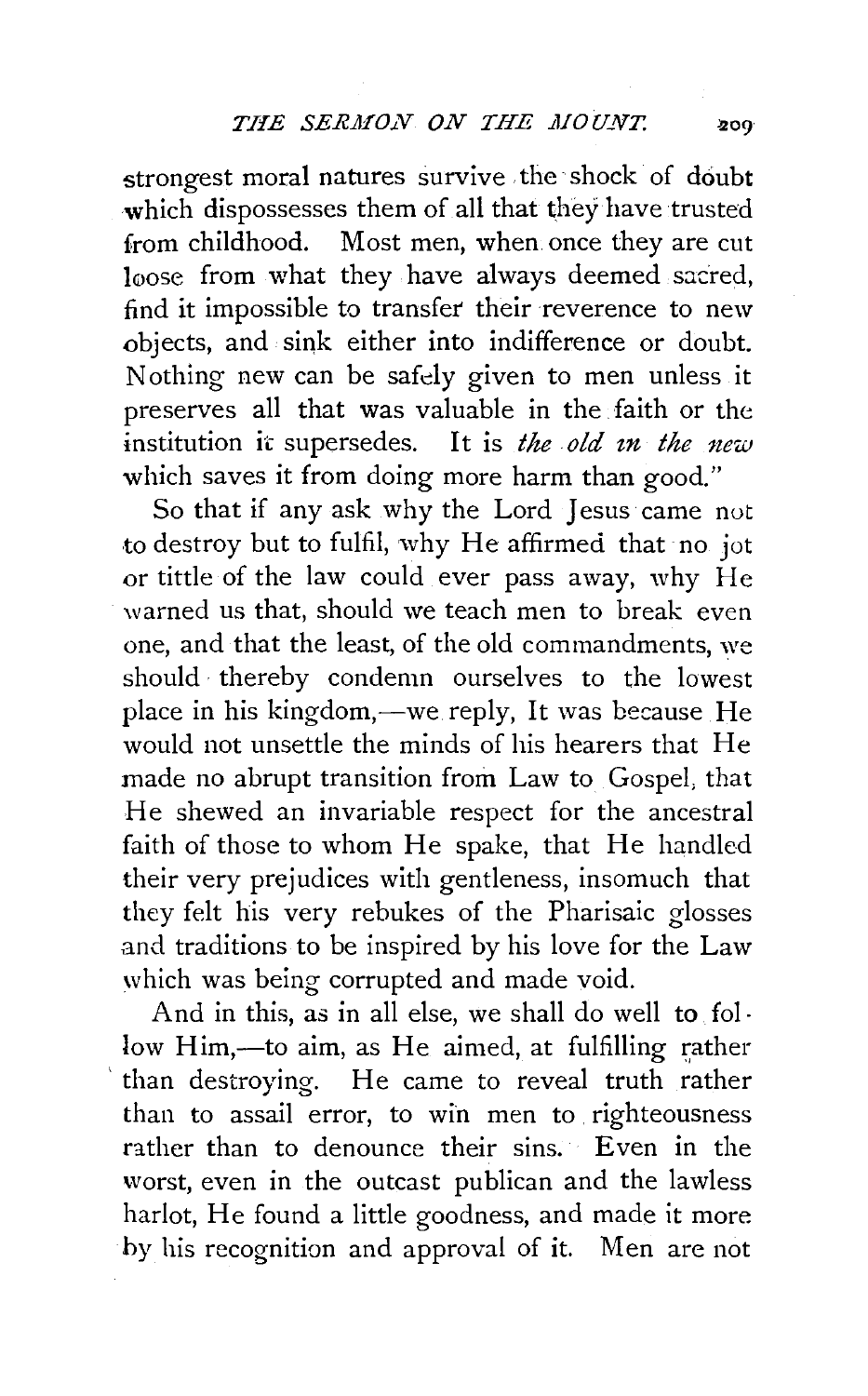to be driven or denounced from evil; they may be won to good by kindness. We cannot curse their errors out of them ; we may bring them to renounce their errors by blessing and serving them. Yet the method of denunciation comes naturally and easily to us. We are quick to detect evil, slow to recognize and commend that which is good, at least in others. We find it so much easier to condemn error than to live by the truth, to rebuke sin than to shew charity, that we are more prone to destroy than to fulfil. 'Tis a proneness that must be restrained if we are to breathe the spirit of our Master. The heretic is more likely to be restored, the doubter to beat his music out, the sinner to be reclaimed, if we lay hold of that which is good in them and try to foster it, than by any logical assault that we can deliver against their errors, or any anathema that we can fulminate against their sins.

So, finally, in that interior rule over our own spirits which is our hard but noble and inevitable task, we should seek to fulfil rather than to destroy. Many, alas, are the imperfections which cleave to us, many the sins which pollute and degrade us. And, sometimes, in our endeavours to amend, we set ourselves definitely to resist a sin by which we are much beset, to subdue an evil affection by which we are often betrayed. Possibly we do well. But possibly we should do even better were we deliberately to cherish that which is good in us, and leave this to contend with the evil affection or habit. To fulfil the good is the best way to destroy the evil. If one would be in health, it is better to take food and exercise than to take medicine-though even the strongest of us